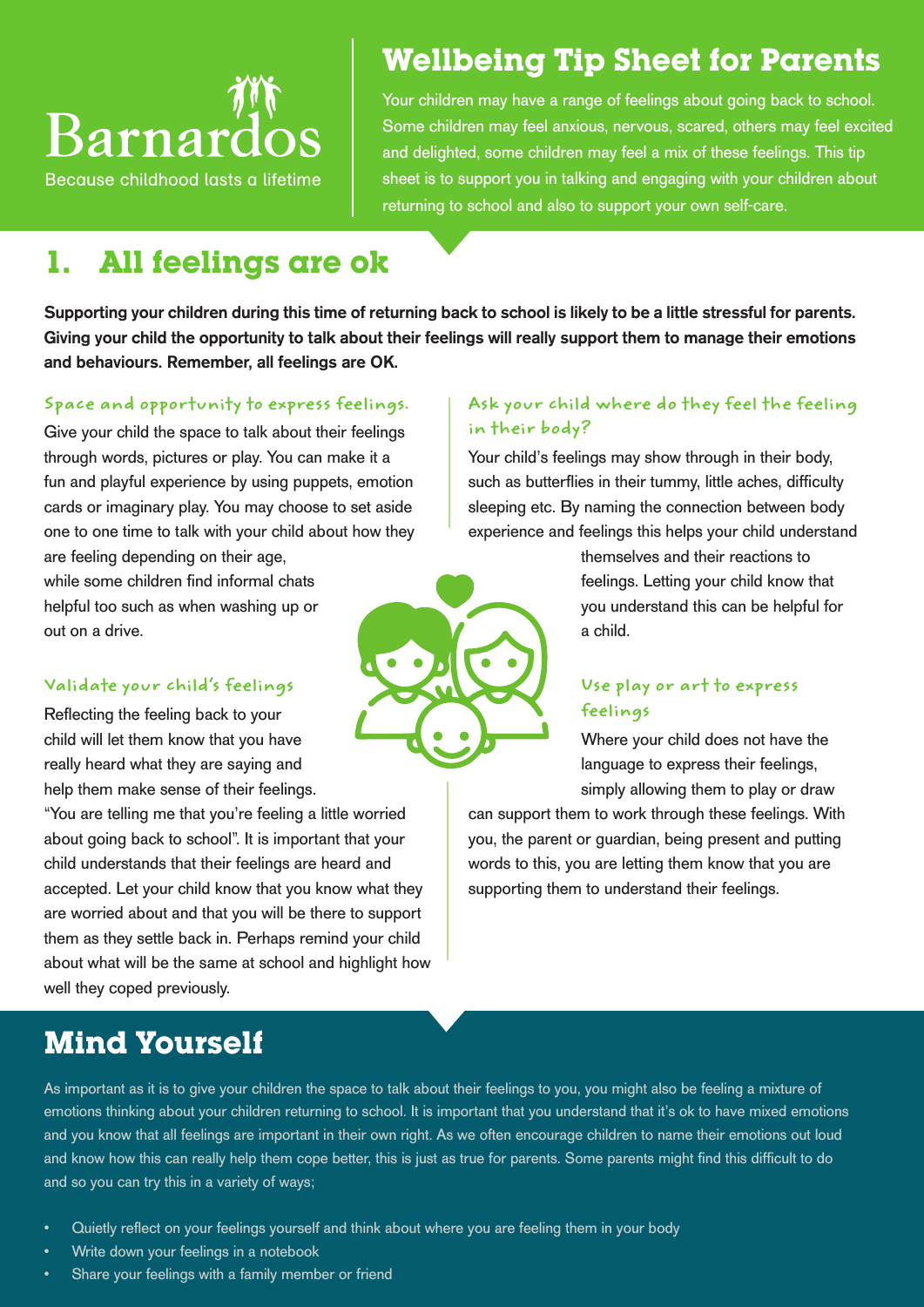# **2. Routines are important**

As summer holidays draw to a close, routines are a great way to support and bring some normality back into family life. Routines make children feel safe and so simply putting a routine in place can often help the whole family get along better.

#### **Get an early night**

Over the past few months you might have stretched bed time a little given the circumstances. Now is the time to return to a bed time routine which sets everyone up for the next day. We know when children get a good night's sleep they are in better form, are more alert and able to concentrate on their day. This is the same for adults!

## **Get up and dressed in the mornings**

Practice waking up earlier and getting washed and dressed and supporting or encouraging your children to do the same. You might want to eat breakfast together or get some exercise as a family to start your day.



#### **Get a visual planner**

Get a daily/weekly planner or calendar to stick up in the house. This will help everyone to visually see what their day will look like. You could even choose the wind down activities you do in the evenings or plan for any fun activities you would like to do as a family. Children often

> cope better when they know what to expect from their day.

#### **Returning to School**

We understand that parents might have lots of questions from their children's childcare/preschool or school providers. This information should be provided to you in advance of your child returning to the setting. If it has not been provided yet, ask your child's teacher/principal could

they provide this information along with some photos or video content of what the space looks like so you can show this to your child to prepare them. Having this important information will allow you to plan your home life/work day accordingly and support your child to prepare for the new changes



#### **Wind down in the evenings**

Having an evening/bed time routine is key to how the next day will turn out. You might suggest that the TV and phones get turned off at a certain time, there is time for a bath or a shower, that children read or you read a story for them. You could consider doing some gentle breathing or relaxation exercises to help calm everyone's bodies and prepare for a good night's sleep.

#### **Plan the routine for when school begins**

Now is the time to introduce the topic of school routines, planning and talking to your children about what this might look like, and your expectations. Getting their input will support this to run a little smoother when it happens. Start talking with your child about matters such as what school supplies they need or what food they would like to have in their school lunch box.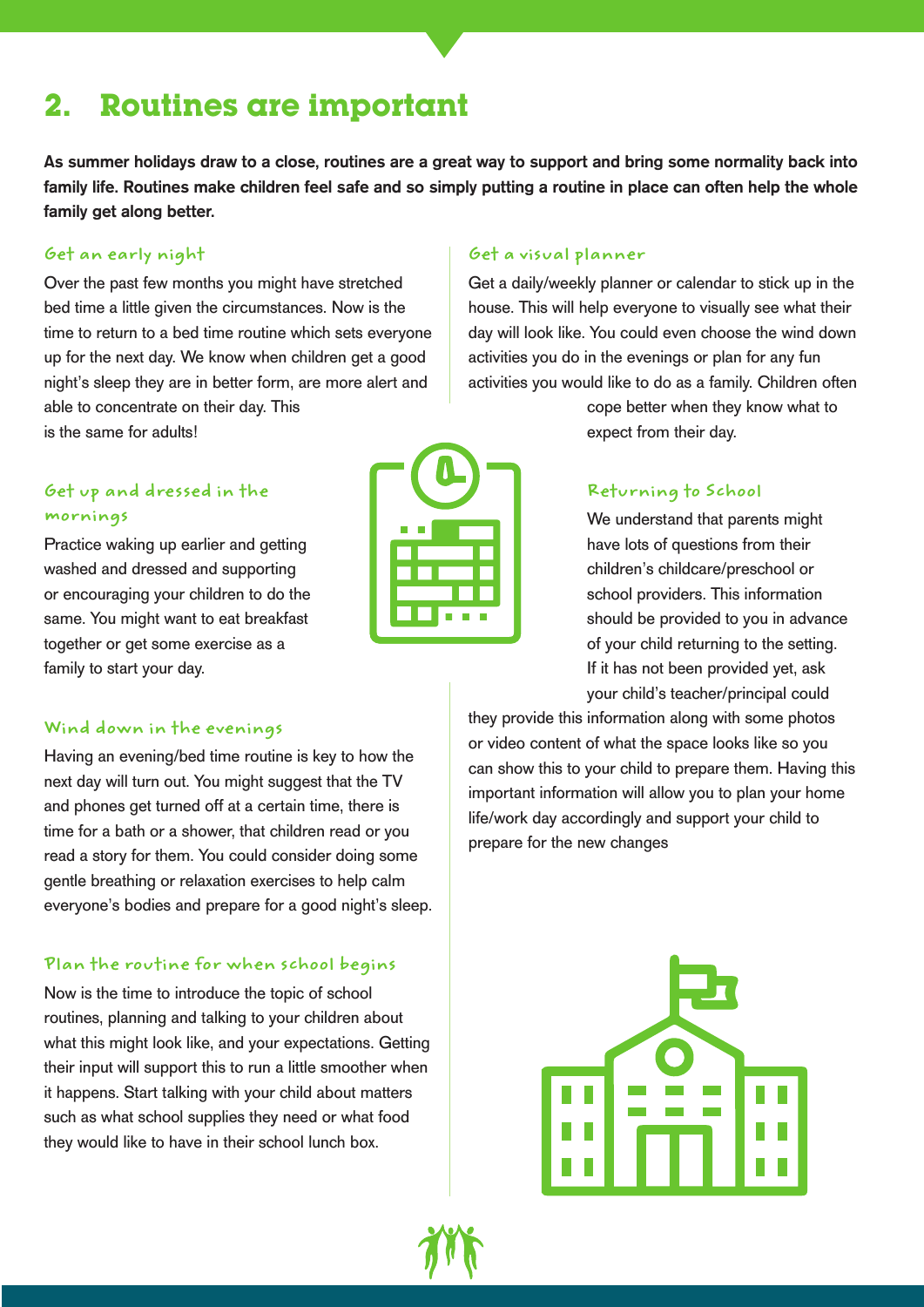# **3. How to support your child if Covid19 impacts their school day**

We know that school will look and feel a little different this year. As a parent you want to protect your children from any discomfort and ensure that they are safe when you are not with them. By preparing your child for their return to school you are supporting them to cope with the changes they might face.

#### **Talk to your child**

Where appropriate, talk to your child about what school might look like and what they should be mindful of e.g. adults wearing face coverings, washing hands more regularly with soap or hand sanitisers, being in smaller groups or 'pods' with classmates etc.

#### **Keeping your connection**

Your child may find this transition difficult, as may you. Using a 'transitional object' can support your child to feel connected to you when they are not with you. This could be a special stone you pick together, a photo of the two of you, a small teddy they can keep in their bag or a little note from you in their lunch box.

#### **Always reassure**

How anxious your child feels will depend on their temperament and you and your family's particular circumstance. Reassure them that you are there for them to listen to their worries and concerns. Talk to your child's teacher about some strategies that you know calm and support your child

#### **Set a good example**

As Covid19 remains in our community, we have a responsibility to remind ourselves and others how to



remain safe. You will likely have to wear a face covering when dropping and collecting your children to and from school. Maintaining your physical distance from other parents and teachers where possible will be important, this will set a good example for your children.

#### **Don't forget to breathe**

If you are feeling overwhelmed as a parent, take a moment in your day to mind yourself, take a big deep breathe in for 4 and breathe out for 6, do this three times. Reach out to others for support.

## **4. Our minds and bodies are connected**

We know children, like adults, feel fear and worry in their bodies. As a parent, you can help your child understand this and help calm them. Emotional regulation and grounding techniques such as feeling your feet on the ground, support us to be able to communicate effectively. As a parent it is important for you to feel grounded before you respond to your children. You are your child's anchor.

Make breathing activities a part of the morning and afternoon routine- you can playfully suggest this by using flowers, bubbles, their hand or a picture of a rainbow.

Short bursts of exercise can be really beneficial. Jumping jacks, wall pushes, tensing all muscles in the body - holding then releasing.

Try these activities with your child and you will reap the benefits too. Remember adults hold fear and worry in our bodies too, and as a parent it is important to role model these behaviours in order to demonstrate their usefulness.

The Heart Body Mind section of the Barnardos website has lots of activities for the whole family to practice this connection between the heart, body and mind. Try some, and crown your child a Heart, Body, Mind Champion!

Remember  $-$  if you are parenting with your partner, it's important to be patient with one another. Acknowledge how you both deal with situations, and allow for potential differences. It's important to work together and talk about how you will approach and resolve any tensions.